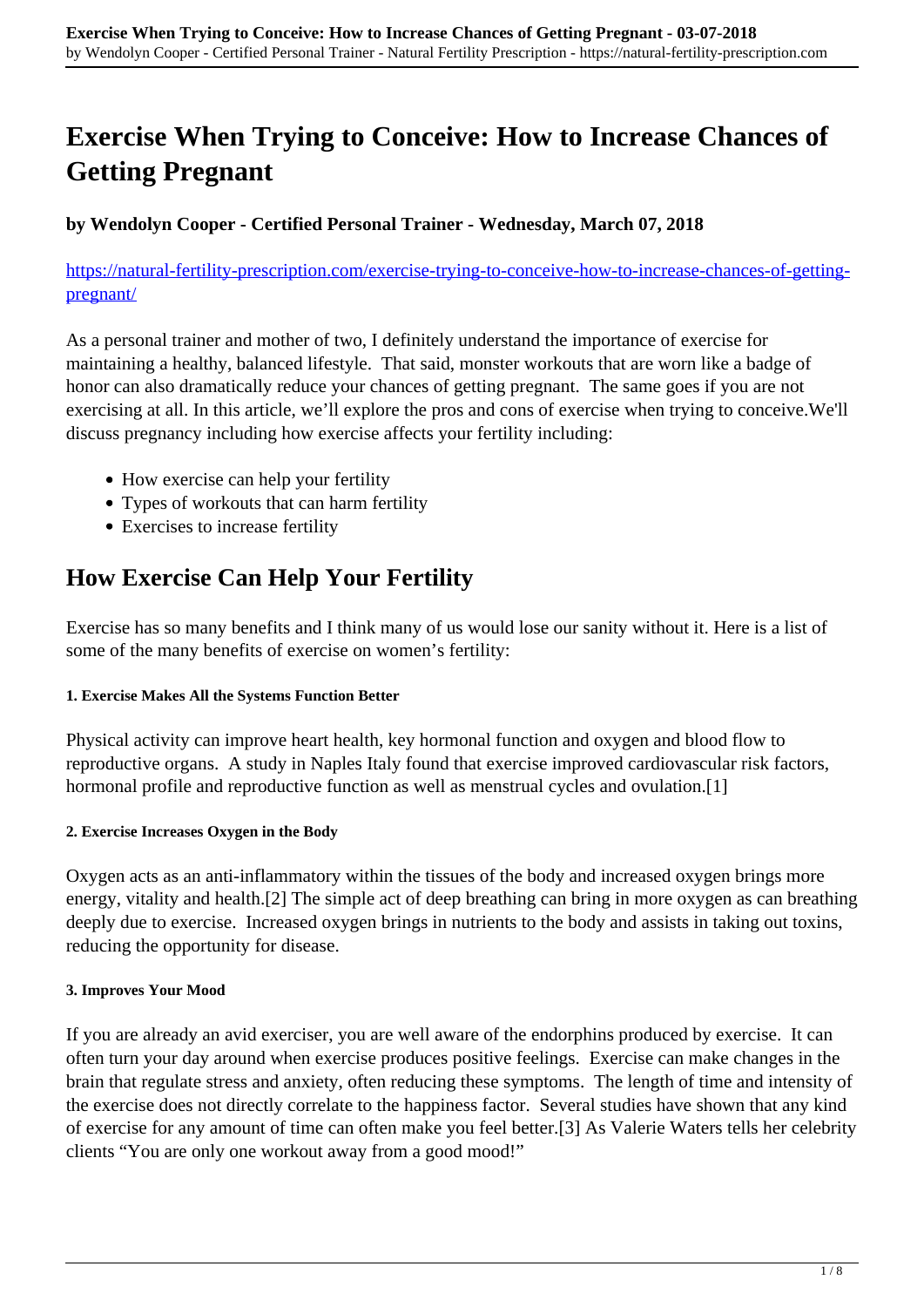#### **4. Helps with weight loss**

It is common knowledge that exercise will help with weight loss. What many people don't take into consideration is that what you eat is the primary source of weight loss. If we made an equation of food and exercise, then food would be 80% of the weight loss and exercise about 20%.[4] Being at a healthy weight will improve your fertility but you can't out-train a bad diet and the body is resistant to releasing weight when sleep-deprived, so make good nutrition and sleep a priority over exercise.

### **5. Gives You Energy**

Exercise can actually reduce feelings of fatigue and increase energy levels. This has been proven true even in people with persistent fatigue and those suffering from serious illness. Moderate exercise can repair tissue damage and protect cells by increasing the body's production of natural antioxidants.[5]

#### **6. Improves Sleep**

In the peak health triad components of sleep, water, and nutrition, sleep ranks number one. Sleep is an essential component for recovery and optimal body function. Many of today's diseases and medical issues can be vastly improved by quality sleep. Moderate activity for 30 minutes for five days per week can provide up to a 65% improvement in sleep.[6]

#### **7. Decreases Stress**

Researchers have found that women with high-stress levels are less likely to conceive.[7] When exercising with fertility in mind it would be best to choose an exercise that is not competitive and has a calming effect on the body such as yoga or a walk rather than an adrenaline fix such as CrossFit or kickboxing.

### **8. Better Sex!**

And let's not overlook the obvious, if you look good and feel good you are going to have sex more often, which improves your chances of conception. Exercise is also a great way to spend time with your partner on a long walk or a relaxing kayak down the river.

# **Exercise & Male Fertility: Exercise Improves Sperm in Men**

Regular exercise can lead to better sperm production. Men who exercise consistently have better semen quality and improved hormone levels than men who do not exercise.[8]In studies, men that exercise have higher sexual function scores than those that are sedentary. In a study of sedentary men that were assigned thirty minutes of moderate exercise three days a week, their semen volume improved by more than eight percent.Their sperm motility increased by 12%, the morphology improved 17% percent and they had well over 20 percent more sperm cells on average compared to the control group, which did not exercise at all. Something as simple as a short walk has been proven to reduce erectile dysfunction and improve sperm quality.[9] Exercise can help improve male fertility.

# **BMI & Fertility: Your Body Fat Levels Impact Fertility**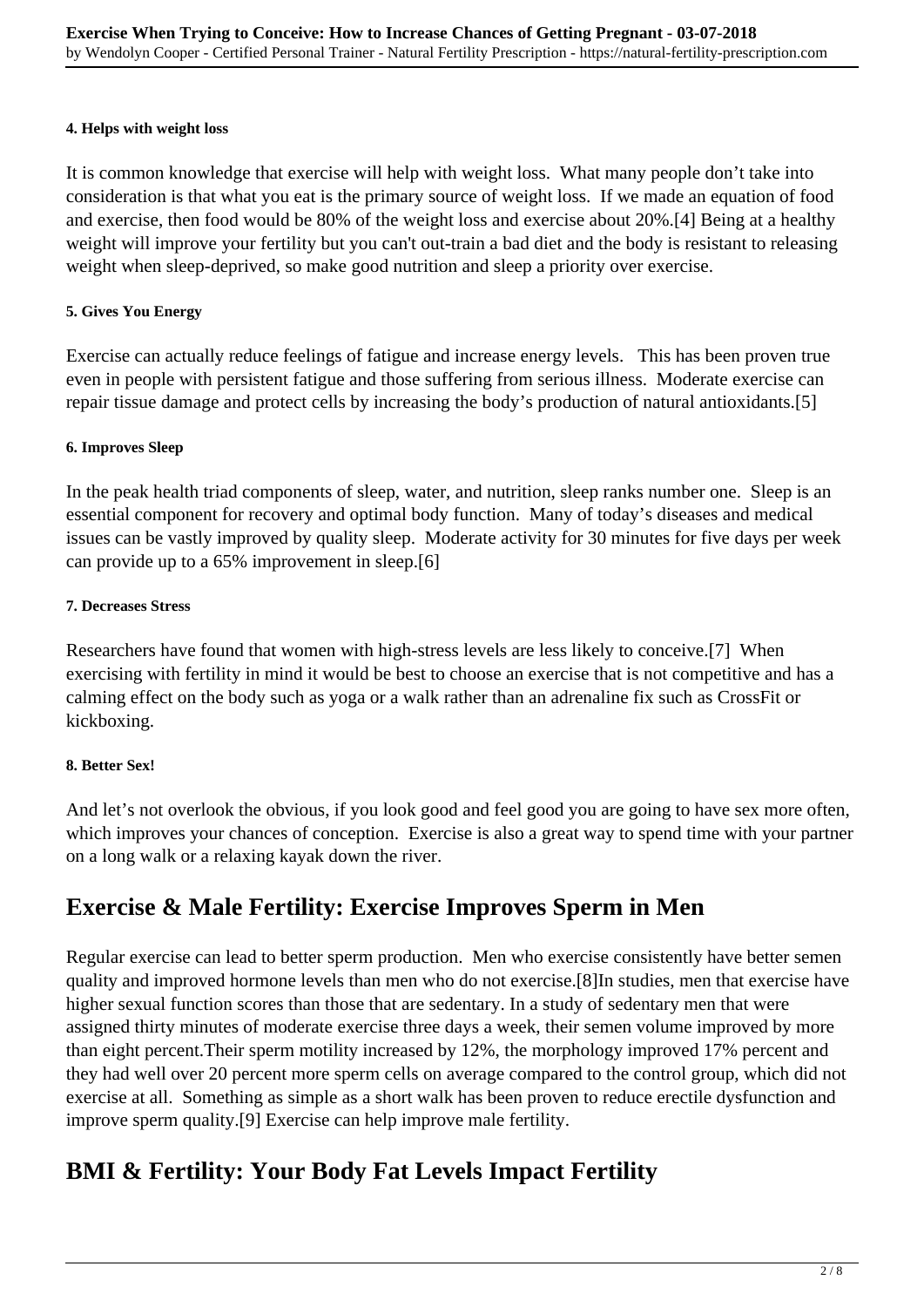Being underweight or overweight can impact fertility in both men and women. Ovulation can be impaired if body fat is less than 12% or more than 30-35%. Many doctors use a gauge of a body mass index (BMI) to measure body fat. Please keep in mind that this is a general baseline and it can be skewed by muscle mass or bone structure. You can find your BMI by using a **BMI Calculator** and help find a healthy weight to get pregnant.

### **BMI for Men & Women**

- Starvation: less than 14.9%
- Underweight: 15 to 18.5%
- Normal: 18.5-24.9%
- Overweight:  $25 29.9\%$
- Obesity: 30% or greater
- Increased risk of infertility: under 18.5% or over 30%

### **Ideal BMI for Conception: 19-25%**

In obese infertile women weight loss has resulted in a 35% increase in achieving pregnancy and reduced miscarriage rate by 57%. There are fewer risks during pregnancy with a healthy weight as well as lower costs for fertility treatment.[13] The ideal healthy weight to get pregnant is around 19-25%.

# **Is Exercise Good or Bad for Fertility?**

To enhance fertility, any kind of extreme - not exercising enough or exercising too much, can make conception more challenging. This is true for both men and women. There is a sweet spot of enough exercise for good health but not too much that puts the body into fight or flight mode and then not receptive for conception. The thing to keep in mind is when you are seeking a pregnancy is that moderation is key.

# **Excessive Exercise & Fertility: How Exercise Can Hurt Your Fertility**

If you exercise intensely for more than 60 minutes per day you are most likely decreasing your body's optimal fertility. Women who exercise to exhaustion are associated with 2.3 times the odds of fertility problems versus women exercising at a low intensity.[14]Excessive exercising can cause the body to break down the proteins in the muscles, producing ammonia which is a pregnancy inhibiting chemical.[15] Intense exercise lowers progesterone and throws off hormone levels. Also, by decreasing the intensity of daily workouts and limiting the endorphin rushes miscarriage risk can be reduced.[16]High impact, vigorous or intense exercise can cause complications when having fertility treatments and caution must be used as some fertility drugs can enlarge the ovaries and put them at risk to twist.[17]

# **Exercise When Trying To Conceive: What To Avoid**

- Cycling
- Bikram (Hot) Yoga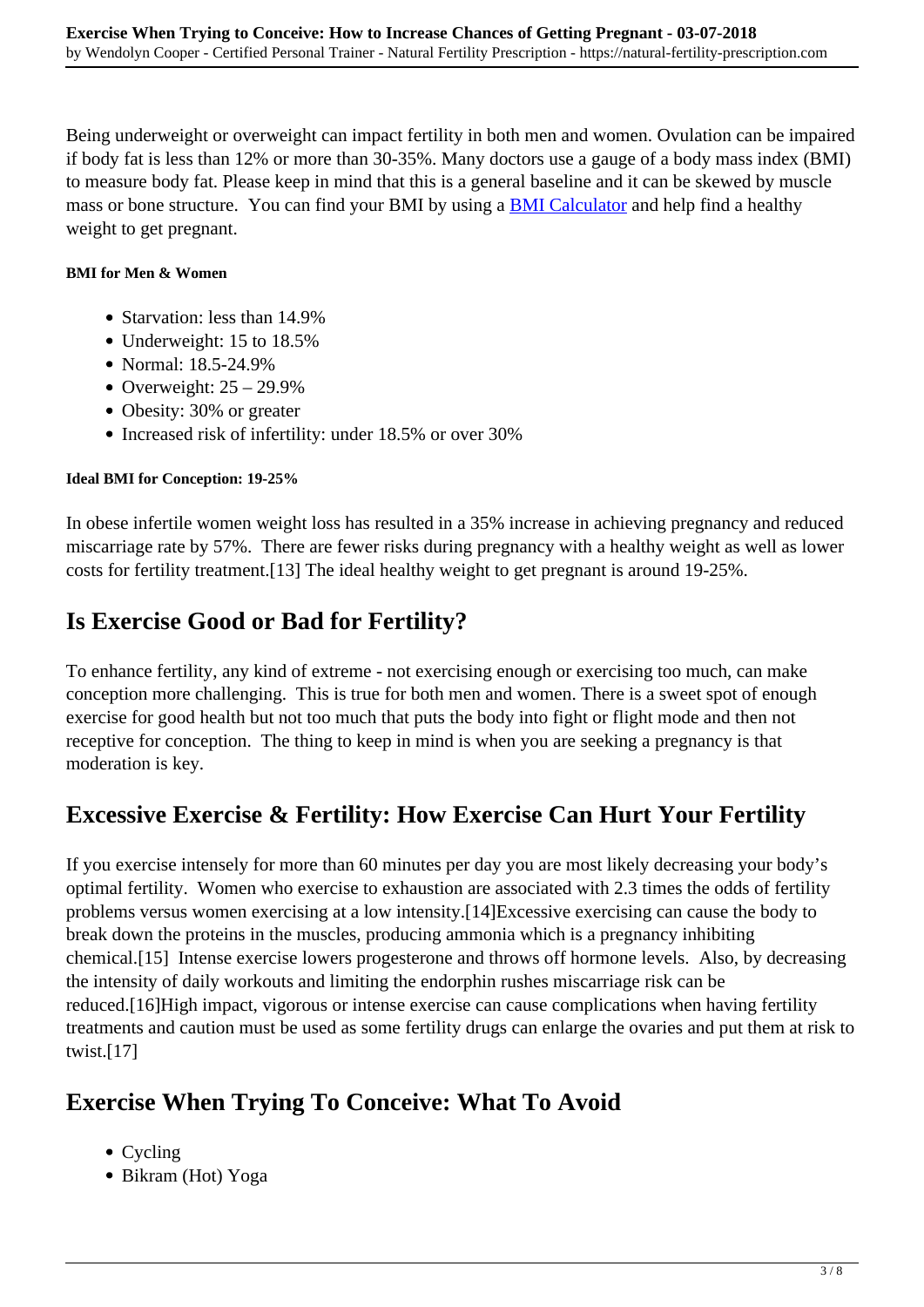- Running  $-$  long distance or at high intensity
- Crossfit or High-Intensity Weight Training
- Endurance Sports

By not exercising to excess the body will be able to conserve and have a better opportunity to use its resources for reproductive endeavors.

# **Exercises That Decrease Fertility in Men**

**Bicycling** - Physical activity, specifically weightlifting and outdoor activities have been proven to improve semen quality. The exception to this guideline is bicycling, which has been proven to reduce sperm concentrations by 34% and that is with bicycling less than 1.5 hours per week. Bicycling has also been proven to lead to erectile dysfunction. Riding a bike does not benefit sperm and should be left out of the exercise regime while trying to conceive.[10]Heat is one of the top causes of reduced fertility in men and it can take up to three months for a sperm count to recover after exposure to high heat. Sperm requires a temperature of 95 degrees rather than the internal body temperature of 98.6 degrees. When the testicles are exposed to prolonged heat the sperm can die, be abnormally shaped or the body may produce less sperm. [18]

# **Exercises and Things to Avoid for Both Men and Women**

- Tight Fitting Clothing
- Bicycling and cycle-related sports
- Hot Yoga
- Saunas
- Hot tubs
- Heated Car Seats
- Cell phones and electronics in pockets or in the "on" mode on the body

In both men and women extremes of exercise, either too much or too little have negative repercussions in the body. There must be balance in the approach to exercise so that the body can function optimally.

### *Be aware of electronic devices while exercising*

*The EMFs emitted by phones and other electronic players have a negative impact on fertility. We can also lose ourselves in the music and not pay attention to the exertion rate when we are plugged in. In order to stay at that moderate pace, leave the music at home for now and get outside and enjoy your run in nature.*

# **Exercises That Will Increase Fertility**

**Less is more**The key when choosing exercise while wanting to improve fertility is moderation. Intensity should be at or below a medium level and keeping endurance time from 30 minutes to an hour. Doctors recommend 30 minutes per day for general conditioning.[19]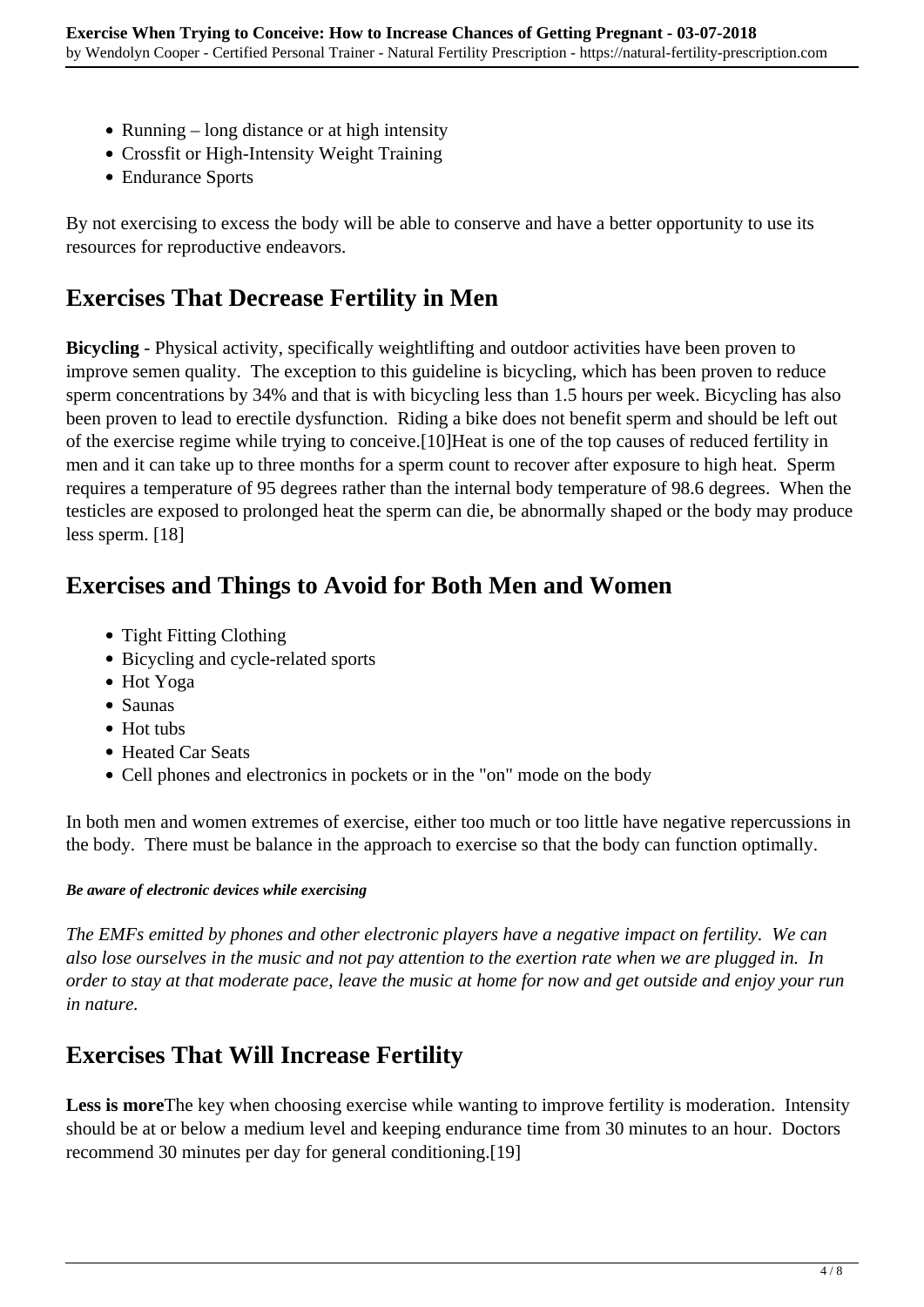#### **Ideal Exercise Activities to Increase Fertility**

- Walking
- Nia
- Tai Chi
- Zumba
- Chi Gong
- Belly Dance
- Yoga
- Strength Training
- Dancing
- Water Aerobics
- Swimming
- Elliptical Machine
- Pilates
- Rowing
- Light Jogging
- Stand up Paddleboard
- Cross-country Skiing
- Snowshoeing
- Kayaking
- o Sex!

# **Fertility Specific Exercises**

Another way to think of exercise is what kind of exercise activities would you engage in if you were pregnant? It would be ideal to choose activities you can continue on a consistent basis well into pregnancy.

### **For Women**

- **Pelvic Floor Exercises.** Kegel exercises are great for strengthening the pelvic floor muscles which will aid in childbirth.
- Yoga. Specifically **restorative yoga poses**, are great for reducing stress while at the same time increasing sex drive.

### **For Men**

**Weight Lifting.** Exercise, specifically weight training, has been linked to increased testosterone production which can also help fertility. [11] In men, studies have found that the larger the waist circumference the lower the sperm count so being at an ideal BMI can increase fertility.[12]

# **Timing Exercise to Your Menstrual Cycle**

**Follicular Phase (Day 1 of menses – to ovulation).** This is a time you can do more volume (a longer run for example), focus on progress (heavier weights, a more challenging yoga pose), a higher level of endurance and more strength. [20] Your metabolic rate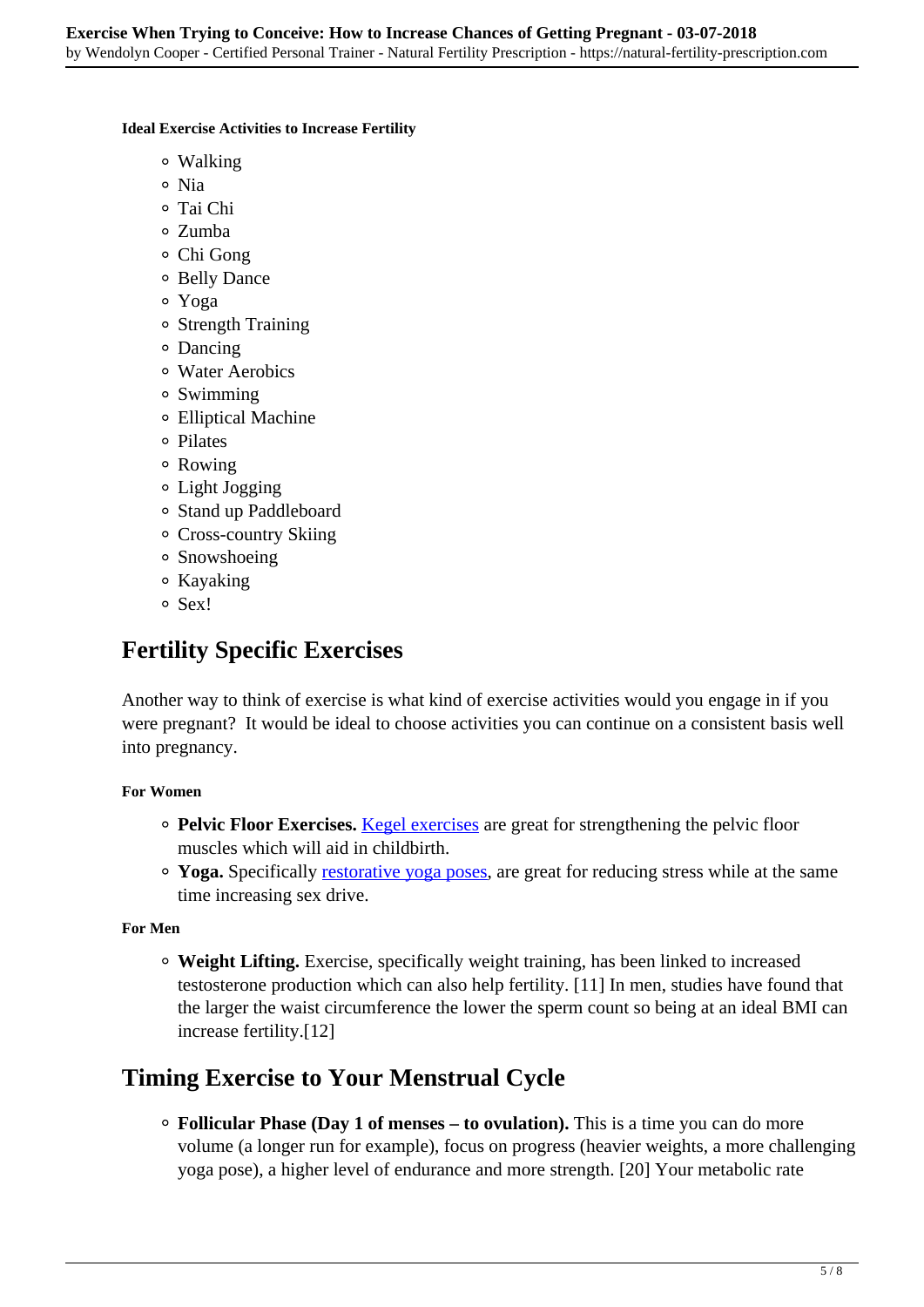decreases during menstruation and hits its lowest point one week before ovulation. Insulin sensitivity is higher during this phase, so you may want to keep carbohydrates on the lighter side.

- **Ovulation (Day 14).** Your body is at its strongest during this point of the cycle, but you can also be at a higher risk for injury due to the dramatic increase in estrogen during this phase. Pay attention to how your body and joints feel as you exercise and adjust accordingly.
- **Luteal Phase (Day 15 to Day 28).** Metabolic rate starts to increase and insulin sensitivity is starting to decline during this time. Lower intensity cardio with moderate intensity strength work would be a better choice. Yoga may be the best exercise during PMS. You may fatigue a bit more during these two weeks. Consider foods rich in the amino acid tryptophan such as turkey or pumpkin seeds.

# **Deep Breathing**

The sympathetic nervous system is in charge of the fight or flight response which when left in the "on" position can drain the adrenals, increase stress and negatively impact fertility.The parasympathetic nervous system (PNS) helps us to rest and restore our bodies and can have a positive impact on fertility. The only way we know how to engage the PNS is through the breath.[21]In order to exercise the PNS, the best practice is to take a series of long slow deep breaths using the diaphragm and this sends the message to the body that you are safe and can relax. This helps stop the drain on the adrenals, reduces stress and lowers blood pressure and can bring in feelings of happiness.

# **Meditation & Fertility**

Meditation is another way to engage the PNS. Keep in mind that stress along with making you feel worse can impact the body in numerous ways: it lowers the bodies resistance to disease, make us feel bad and can bring on depression, anger or other undesirable emotions, slows the body's ability to burn fat, can incite negative treatment of those around you, cause inflammation, fatigue and numerous other negative impacts to the body. The more often we stop and breathe deeply our body and mind benefits.

# **Conclusion**

Regular exercise will improve your fertility and give you shorter and easier labor. Get outside, breathe deeply and exercise every day!

### **References**

[1]Orio, F., Muscogiuri, G., Ascione, A., Marciano, F., Volpe, A., La Sala, G., ... & Palomba, S. (2013). Effects of physical exercise on the female reproductive system. Minerva Endocrinol, 38(3), 305-19. Retrieved from: https://pubmed.ncbi.nlm.nih.gov/24126551/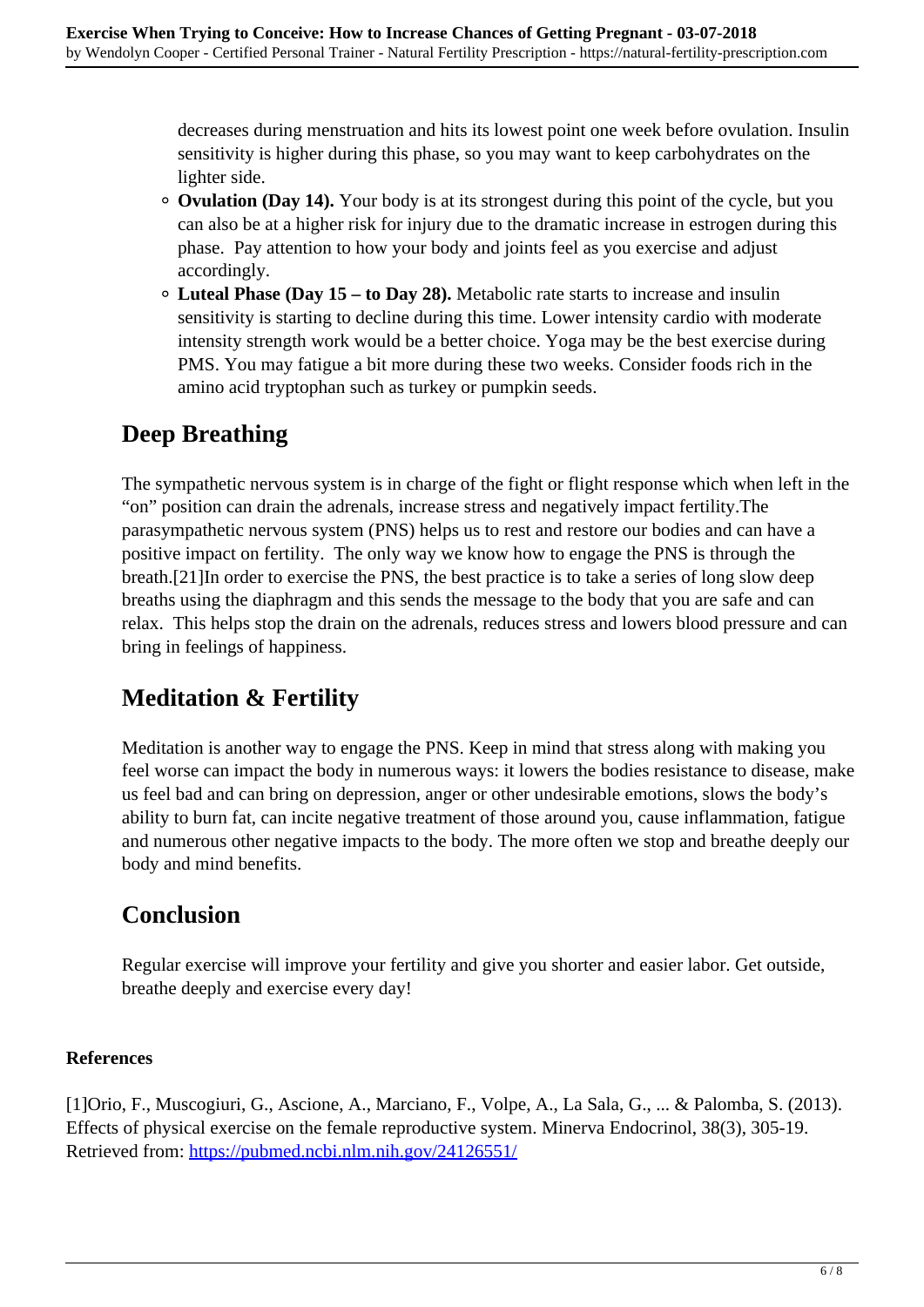[2]Chun, E. (2015, October). Cellular Oxygen The Key to Better Health. Healthways Medical Group. Retrieved from: http://www.healthways1.com/blog/item/cellular-oxygen-the-key-to-better-health

[3]Meyer, J. D., Koltyn, K. F., Stegner, A. J., Kim, J. S., & Cook, D. B. (2016). Influence of exercise intensity for improving depressed mood in depression: a dose-response study. Behavior therapy, 47(4), 527-537. Retrieved from: https://pubmed.ncbi.nlm.nih.gov/27423168/

[4]Gomez, A., Lofton, H. (2016, August 1). Is Weight Loss Really 80 Percent Diet and 20 Percent Exercise? Women's Health Magazine. Retrieved from: https://www.womenshealthmag.com/weight-loss/a19982520/weight-loss-80-percent-diet-20-percentexercise/

[5]Puetz, T. W. (2006). Physical activity and feelings of energy and fatigue. Sports medicine, 36(9), 767-780. Retrieved from: https://pubmed.ncbi.nlm.nih.gov/16937952/

[6]Halson, S. L. (2014). Sleep in elite athletes and nutritional interventions to enhance sleep. Sports Medicine, 44(1), 13-23. Retrieved from: https://www.ncbi.nlm.nih.gov/pmc/articles/PMC4008810/

[7]Louis, G. M. B., Lum, K. J., Sundaram, R., Chen, Z., Kim, S., Lynch, C. D., ... & Pyper, C. (2011). Stress reduces conception probabilities across the fertile window: evidence in support of relaxation. Fertility and sterility, 95(7), 2184-2189. Retrieved from: https://www.ncbi.nlm.nih.gov/pmc/articles/PMC2975045/

[8]Vaamonde, D., Da Silva-Grigoletto, M. E., García-Manso, J. M., Barrera, N., & Vaamonde-Lemos, R. (2012). Physically active men show better semen parameters and hormone values than sedentary men. European journal of applied physiology, 112(9), 3267-3273. Retrieved from: https://link.springer.com/article/10.1007/s00421-011-2304-6

[9]Maleki, B. H., Tartibian, B., & Chehrazi, M. (2017). The effects of three different exercise modalities on markers of male reproduction in healthy subjects: a randomized controlled trial. Reproduction, 153(153), 157-174. Retrieved from: https://pubmed.ncbi.nlm.nih.gov/27920258/

[10]Goldstein, I. (2003, February 7). Erectile Dysfunction and Bicycling. Boston University School of Medicine, Center for Sexual Medicine. Retrieved from: https://www.bumc.bu.edu/sexualmedicine/publications/erectile-dysfunction-and-bicycling/

[11]Craig, B. W., Brown, R., & Everhart, J. (1989). Effects of progressive resistance training on growth hormone and testosterone levels in young and elderly subjects. Mechanisms of ageing and development, 49(2), 159-169. Retrieved from: https://pubmed.ncbi.nlm.nih.gov/2796409/

[12]Eisenberg, M. L., Kim, S., Chen, Z., Sundaram, R., Schisterman, E. F., & Buck Louis, G. M. (2014). The relationship between male BMI and waist circumference on semen quality: data from the LIFE study. Human reproduction, 29(2), 193-200. Retrieved from: https://pubmed.ncbi.nlm.nih.gov/24306102/

[13]Clark, A. M., Thornley, B., Tomlinson, L., Galletley, C., & Norman, R. J. (1998). Weight loss in obese infertile women results in improvement in reproductive outcome for all forms of fertility